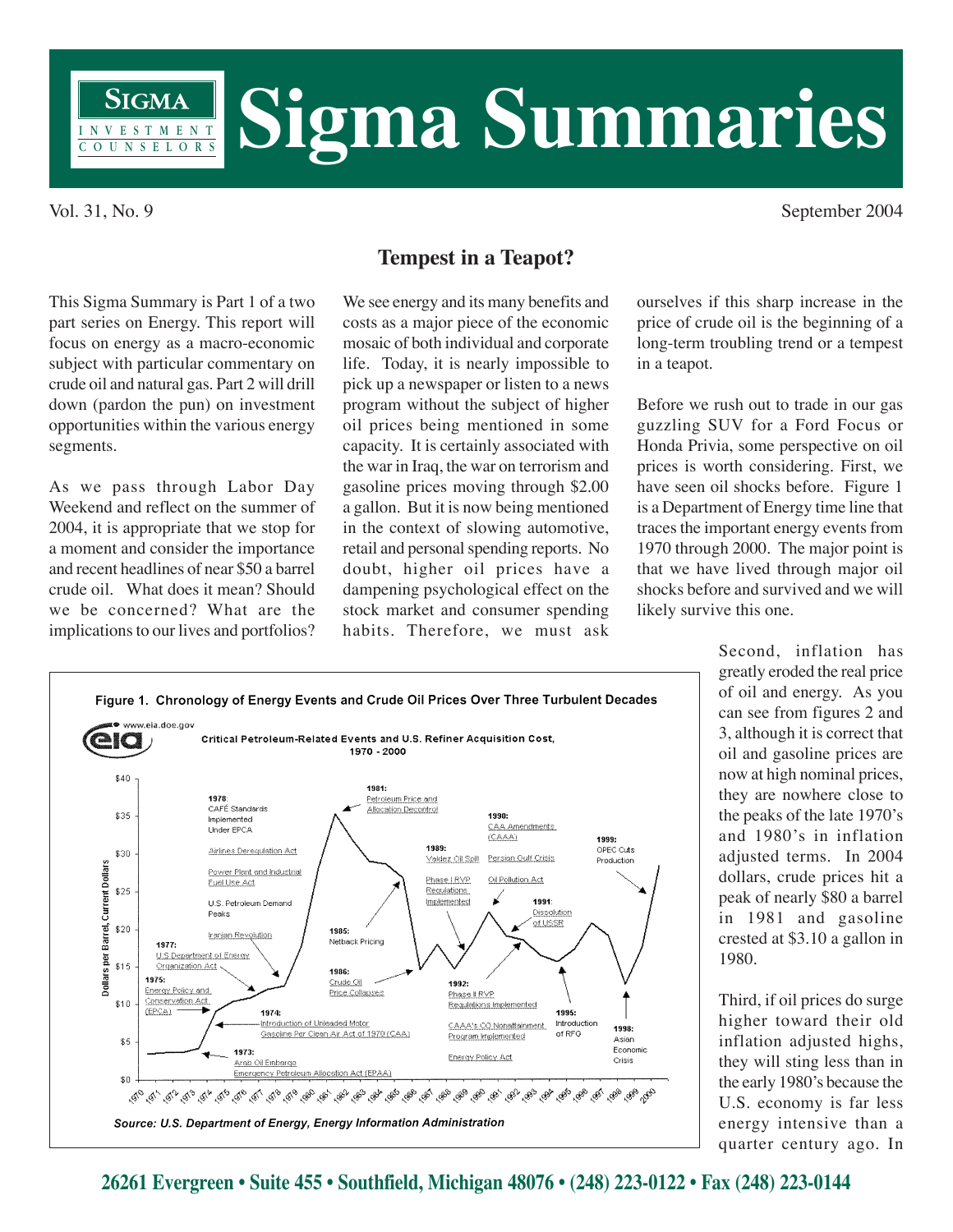

1980, according to Foresight Research, about 19,000 BTU's of primary energy (the energy equivalent of a pint of gasoline) were required to produce a dollar of GDP; today, that ratio is down to 10,000 BTUs per dollar of GDP, a reduction of 50%. '**Put another way, gasoline would have to rise to \$5.75 a gallon today to have the same inflation-adjusted and general economic impact of \$1.22 a gallon back in 1980 (the old purchasing power-adjusted high).**

Another important comment worth remembering is that the gasoline shortages of the late 1970's and early 1980's were caused by the U.S. government, not OPEC. No other industrialized country had gasoline shortages at that time. Through price control efforts from several administrations, the government made a bad situation worse by creating a complex system of gasoline supply allocation, which succeeded in creating shortages, infuriating the public, and driving the national misery index off the charts. Today, thank goodness, no politician is talking about reestablishing energy price controls. The absence of reliving those years also makes the oil price spike of 2004 far less painful versus those of the 1970's and 1980's.

Over the last year, a new phenomenon has significantly affected oil prices. **Surging crude oil prices have attracted a horde of speculative investors feverishly betting on rising prices.** As the action has picked up in the past year, those profiting include large, well-known hedge funds, Wall Street banks and brokerage houses. This activity has even caught the eye of Federal Reserve Chairman, Alan Greenspan. In June, Greenspan commented that " the market rise in net long positions of noncommercial (speculative) investors in oil futures and options since May 2003 has increased

net claims on an already diminished global level of commercial crude and product inventories."

The strategies in this oil-investment surge range from simply buying oil futures to sophisticated derivative plays. Hedge funds increasingly have been going to brokerage companies to buy complex combinations of options and other derivatives. Hedge funds often find that trading via the brokerage firms provides greater liquidity than at the Nymex (New York Mercantile Exchange) where futures are traded and there is no danger they will find themselves accidentally taking delivery of actual crude oil.

And while it is difficult to get an exact figure on how big a role financial investors are playing in the energy markets, it is clear that it is growing. There are currently approximately 450 commodity-trading advisers, or CTAs, many of which trade energy actively, managing almost \$70 billion in assets, according to Tremont TASS Research. That is up from 136 funds managing about \$20 billion just four years ago.

In addition, at least 50 hedge funds emphasize energy trading, while a group of large so-called macro funds, which make money from global

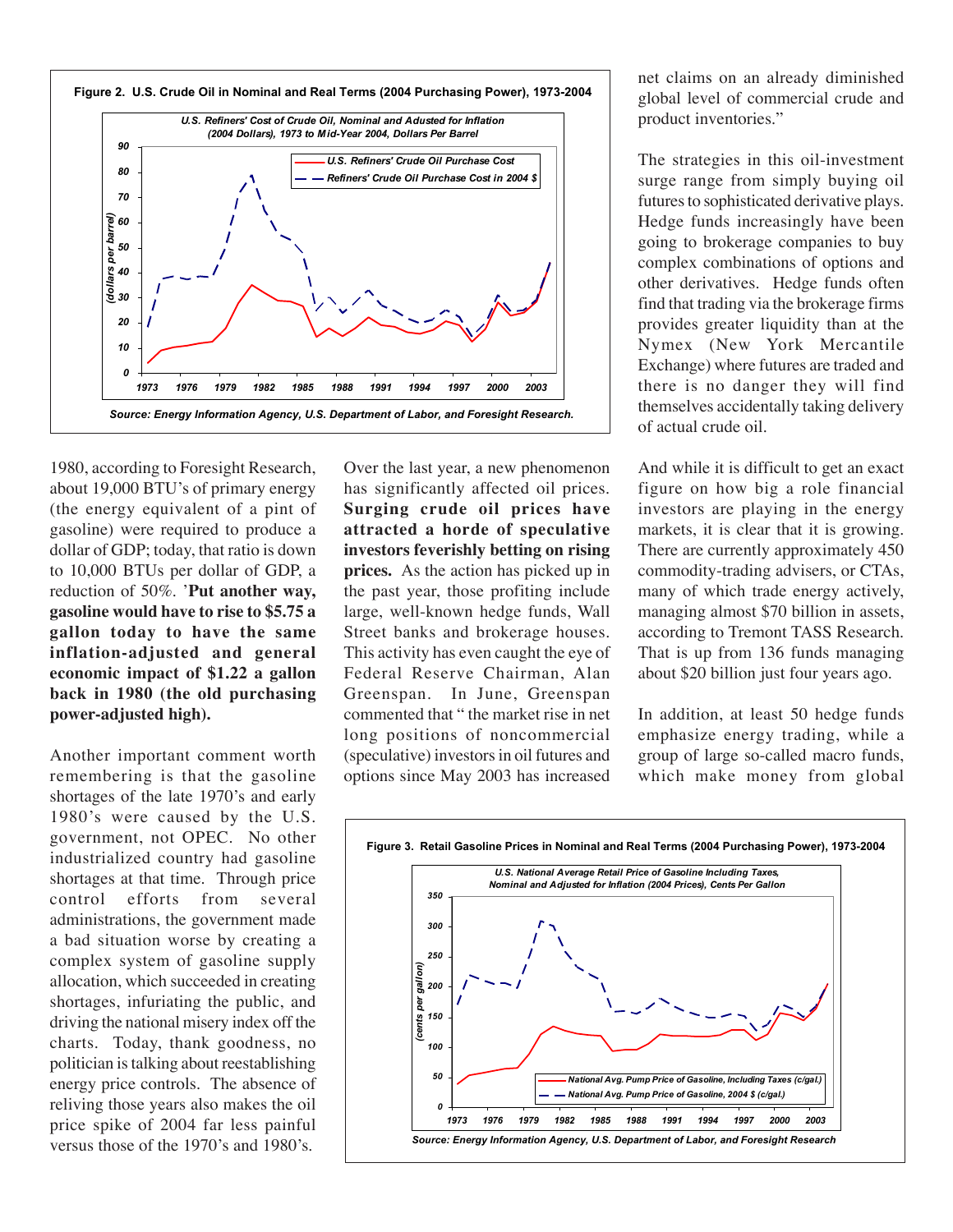economic trends, have shifted into the energy market over the past year or two. Importantly, all these firms tend to use leverage, or borrowed money, to amplify their bets. Many CTAs borrow \$10 for every \$1 of money they invest in their trades.

While it is likely that many new energy traders base their faith in oil prices' continuing to rise primarily on market concerns about sufficient supply, there are also a large number of investors who are drawn to energy simply because it is one of the few markets that has been rising.

Are these new investors in energy seeing a structural shift in the price of crude from what has been experienced over the previous 15 years? Or are they just playing the only available market that is moving. A report from the Federal Reserve Bank of St. Louis, dated August 2004, helps to provide some guidance. The chart below shows the monthly average price of a barrel of West Texas intermediate crude oil from 1988 through June 2004, deflated by the U.S. consumer price index (CPI) to obtain the price in constant 2004-dollar terms. The mean, plus and minus two raw standard deviations of these prices, calculated from 1988-2002, are indicated in the chart. The two standard deviation rule of thumb is one simple way to separate unusually large movements from ordinary fluctuations. Prices consistently outside the two standard deviation band might indicate some type of structural shift and that the inflation adjusted mean price might be substantially higher in the future.

The chart shows that, as a first approximation, this market displayed a constant mean price of about \$27 per barrel in 2004 dollars through the period 1988 to 2002. Since 2002, the real price has increased, recently moving outside the two standard deviation band. This price is higher than any observed since 1988, except for the period of \$50-per-

barrel oil during the run-up to the first Gulf War. So even taking normal volatility into account, today's prices are high. Therefore, the major question is, should we expect this price level to be sustained?

One way to answer the question is to consider the futures market prices for crude oil. The December contracts for 2004 through 2008 stipulate an expected future price, which we can then convert into 2004 dollars by guessing an expected rate of CPI inflation in the U.S. over the life of the contract. The University of Michigan monthly survey of household expectations suggest this longer-run expected inflation rate is currently 3.0 percent, and they assume it is constant through December 2008. The diamonds in the chart indicate the real price of crude oil expected in the futures markets according to this measure. The calculation suggests that the price of crude oil will return to its 1988-2002 mean gradually over the next several years. By this measure, the market does

not foresee a substantially higher longrun price of oil.

A calming quote came from the recent ExxonMobil annual meeting for investors. One analyst asked Exxon if it has revised its long-term price forecast because of the commodity's recent multi-year strength. Lee Raymond, Exxon CEO, answered in effect, "We don't chase the spot market, and we don't believe people who tell us that the structural price of oil has changed just because it has moved up or down a little."

We concur with Mr. Raymond that we shouldn't get overly excited about oil prices permanently trading above \$30 per barrel because many new production and conservation targets such as Canadian oil sands and gas-toliquids (GTL) conversion schemes become attractive at that price level.

However, while we believe we are in the midst of some sort of speculative bubble for oil, it is also becoming